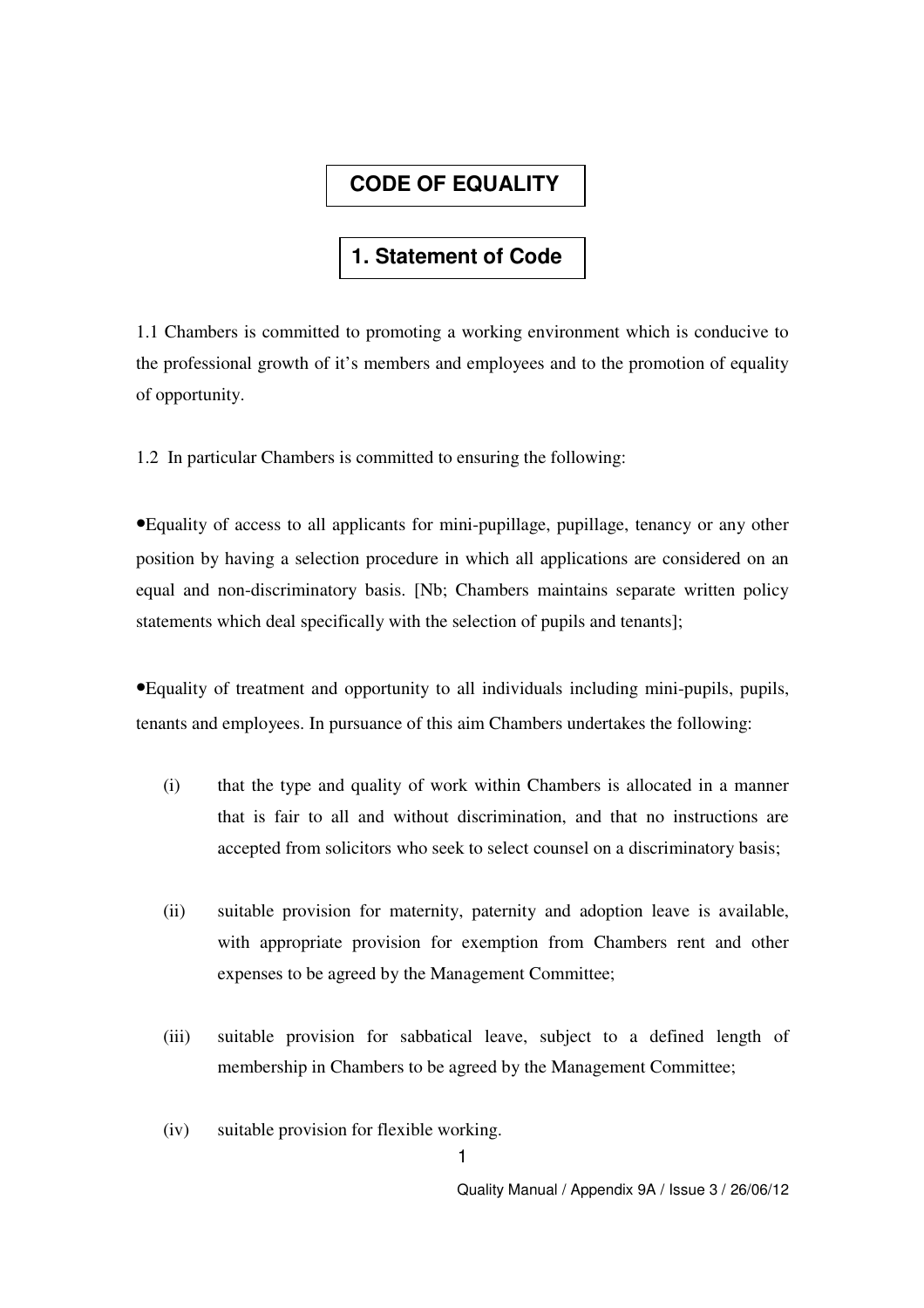•Equality of service to all professional and lay clients, visitors and the public.

1.3 Chambers will not tolerate any form of direct or indirect discrimination, victimisation or harassment and will take all necessary steps to ensure that all individuals including tenants, pupils, mini-pupils, employees, applicants for pupillage, tenancy or any other position, professional and lay clients, visitors and the public are not subjected to discrimination.

1.4 In so doing Chambers will have regard to the provisions of the Equality Code and paragraph 305 of the Bar Council's Code of Conduct which prohibits discrimination on the grounds that it constitutes professional misconduct. Discrimination because of race, colour, ethnic or national origin, nationality, sex, sexual orientation, pregnancy or maternity, marital status, civil partnership status, disability, age, gender reassignment, religion or belief (i.e. protected characteristics) is unlawful under the Equality Act 2010.

1.5 In seeking to identify/eliminate sources of unintended discrimination Chambers shall:

- (i) make suitable adjustments to either the practice, policy and procedure within Chambers to facilitate access for those using and/or working within Chambers, pursuant to the Equality Act 2010. This includes, inter alia, appropriate alterations to any physical features of the premises, for example, a ramp for disabled access (please refer to the Disability Discrimination checklist);
- (ii) monitor the recruitment of all applicants to Chambers. This can be achieved through the Annual Equality Review (undertaken in accordance with the Core Agenda Appendix 9E of the Quality Manual) and through compliance with Paragraph 408 of the Code of Conduct.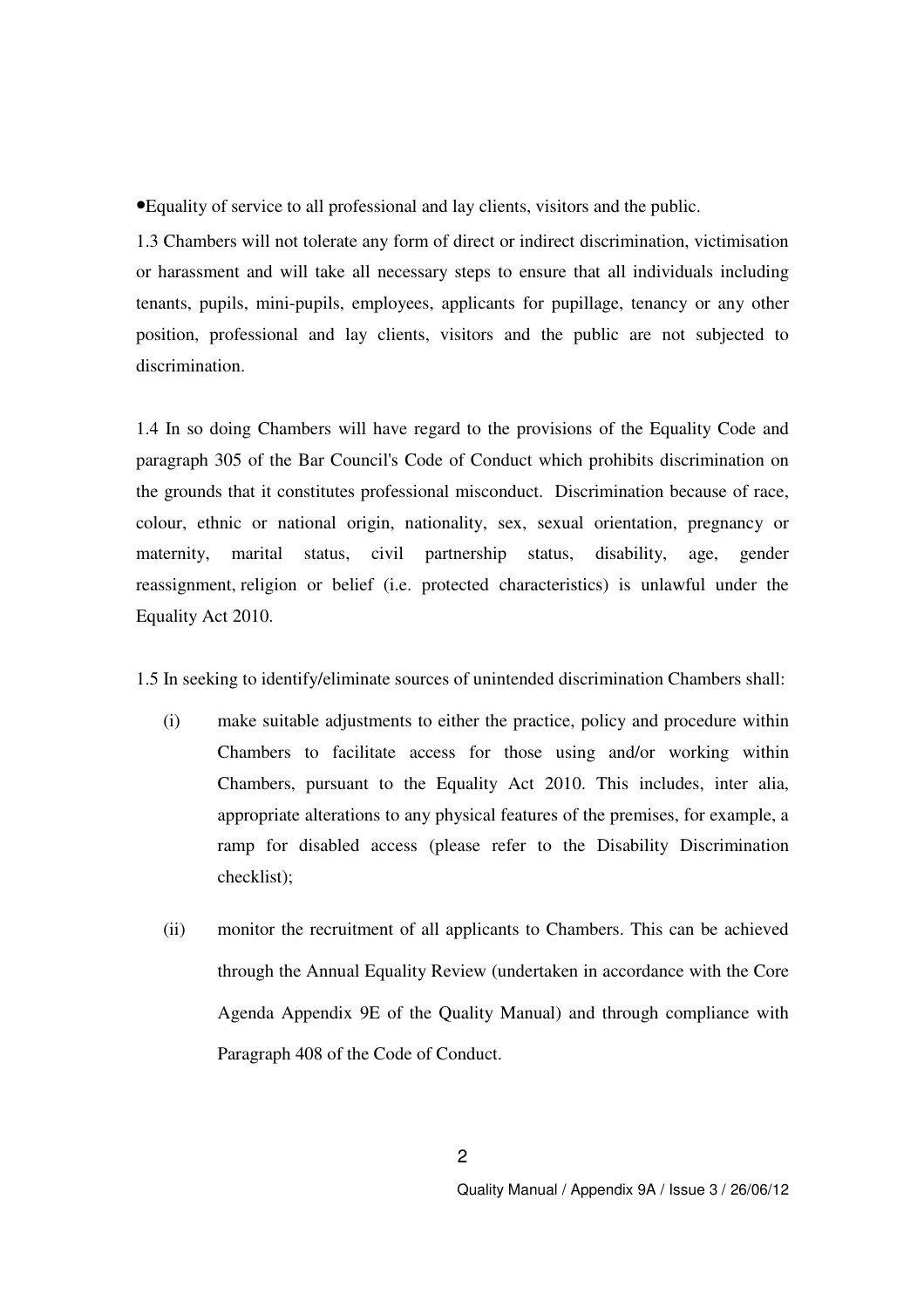### **2. Scope of the Code**

2.1 This code applies to members and employees of Chambers, pupils and mini-pupils.

2.2 The code is applicable to:

- (i) all premises where Chambers' business is conducted;
- (ii) all Chambers' related activities performed at any site away from Chambers;
- (iii) any social, business or other function where conduct or comments may have an effect on Chambers or relationships within Chambers.

#### **3. Definition of Discrimination**

- 3.1 Discrimination may take a variety of forms and includes;
	- (i) decisions which directly or indirectly discriminate against an individual or group of individuals because of his/her because of sex, sexual orientation, race, colour, ethnic or national origin, nationality, pregnancy or maternity, marital status, civil partnership status, disability, age, gender reassignment, religion or belief, family background, education or accent; save in those limited circumstances in which such characteristics are genuinely material to a person's professional capability in the capacity of a mini-pupil, pupil, tenant or employee of Chambers.
	- (ii) any behaviour or use of language that constitutes harassment on the grounds specified within paragraph 3.1(i) above. Harassment is defined and prohibited under Chambers Harassment Policy.
	- (iii) victimisation against an individual or group of individuals on the grounds that they have reported, been witness to, involved in any formal or informal investigation relating to any incidents of discrimination in good faith, or is the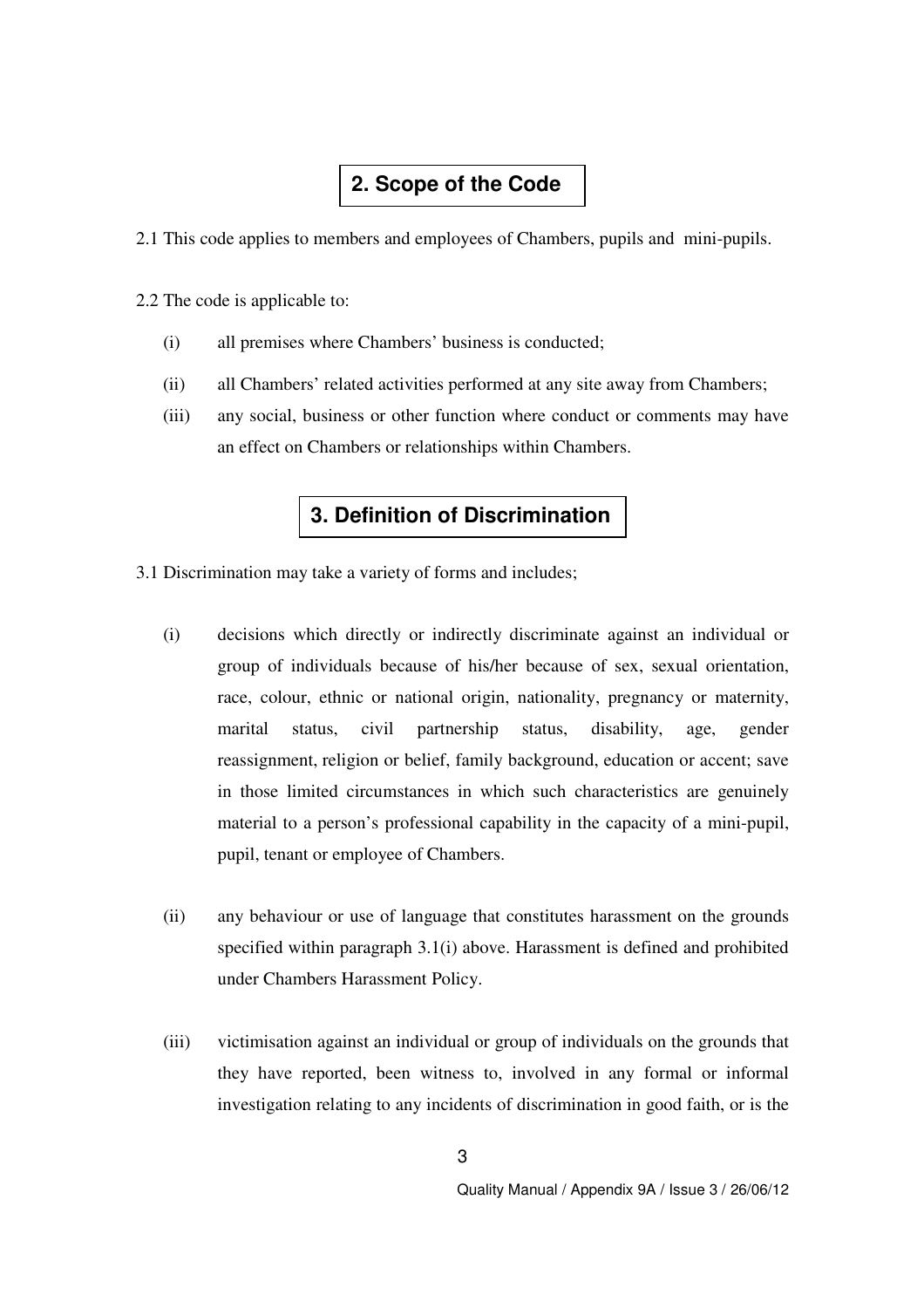subject of either a formal or informal investigation of discrimination where an allegation of discrimination is not upheld.

(iv) where rejection or submission of behaviour which potentially constitutes discrimination, harassment and/or victimisation is used as a basis for decisions concerning the individual or group of individuals including decisions relating to an invitation for mini-pupillage, the award of pupillage, appointment of tenancy, promotion, offer of employment or other opportunities for career advancement.

3.2 Direct discrimination occurs when someone is treated less favourably than another person because of a protected characteristic they have or are thought to have, or because they associate with someone who has a protected characteristic.

3.3 Indirect discrimination occurs when four conditions are met:

- (i) a condition, rule, policy or practice is applied equally to all;
- (ii) a group, proportion of a relevant group, or a particular individual with a protected characteristic cannot comply with the requirement or condition;
- (iii) it results in a detriment to a group, proportion of a group or particular individual, and;
- (iv) the requirement cannot be shown to be objectively justifiable.

### **4.Prohibition against Discrimination**

4.1 Chambers prohibits any behaviour as specified within paragraphs 3.1 to 3.3.

4.2 Disciplinary action will be taken against any individual or group of individuals specified within paragraph 2.1 found to have discriminated against any other individual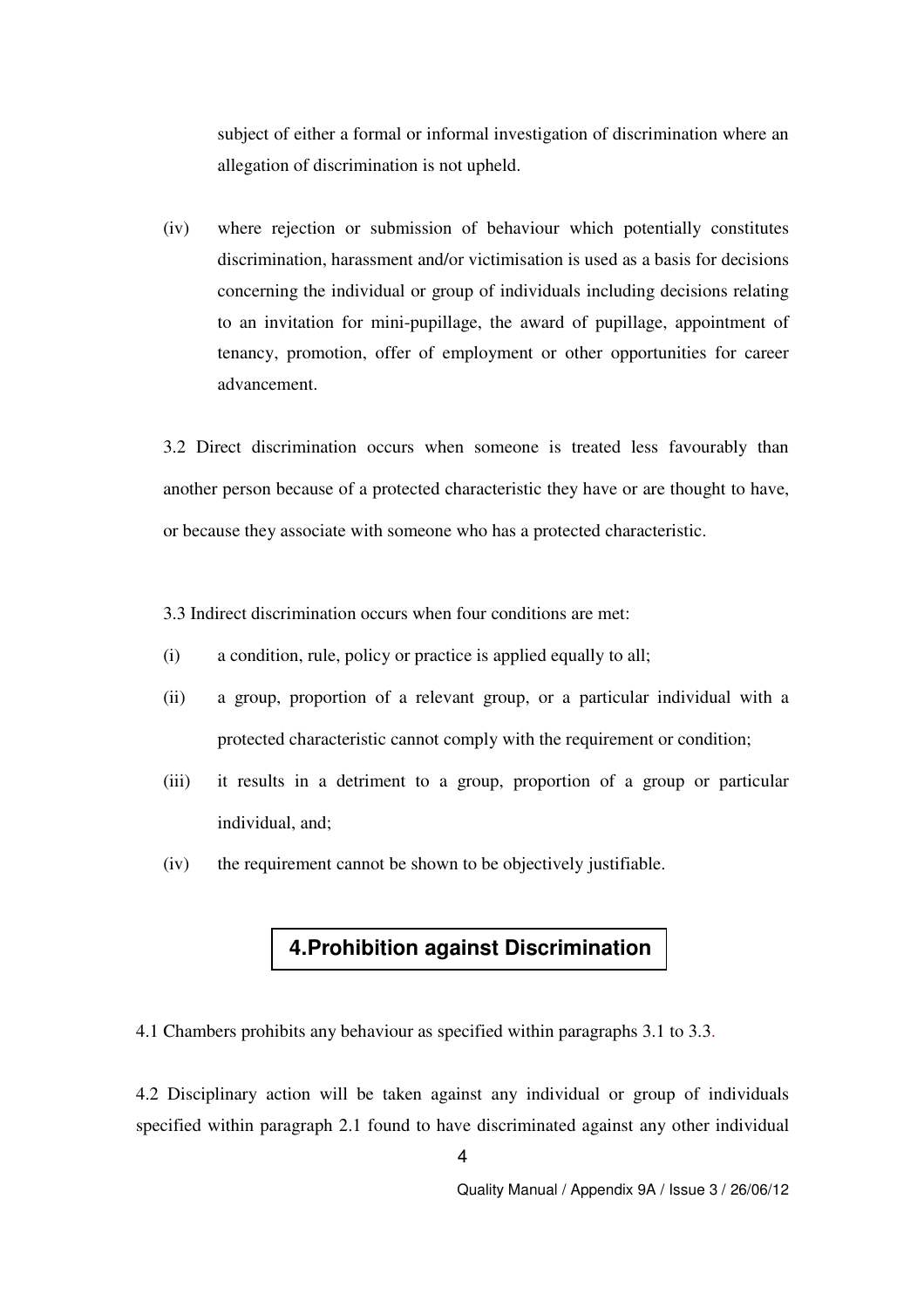or group of individuals within Chambers including tenants, pupils, mini-pupils, employees, applicants for pupillage, tenancy or any other position, professional and lay clients, visitors and the public or any other person during the conduct of their work or as otherwise specified within paragraph 2.2.

#### **5. Resolving Complaints of Discrimination**

5.1 Chambers is committed to providing a supportive environment in which to resolve all complaints and issues relating to discrimination. A number of options specified within paragraphs 5.6 and 5.7 have been implemented for this purpose.

5.2 A victim of discrimination is encouraged to raise a complaint at an early stage preferably through the informal procedure as outlined within paragraph 5.6. In so doing this is more likely to resolve the complaint with a satisfactory outcome. If left unresolved, the discrimination may escalate into a situation that can no longer be resolved effectively and/or with a satisfactory outcome for all involved.

5.3 Any individual has the right to bring to the attention of an appropriate person any behaviour which they have witnessed or are made aware of and consider to be in contravention of this code. This is irrespective of whether they are the victim of the said discrimination. All such persons will remain anonymous and the complaint treated confidentially. Further, a failure to report or take immediate action in relation to any alleged discrimination could be interpreted as condoning such behaviour.

5.4 Chambers recognises that a victim of discrimination may find it difficult to come forward with either an informal or formal complaint. Further, both victims and perpetrators of discrimination may be concerned about the confidentiality of any complaint. There could be implications for personal and professional relationships both inside and outside Chambers including issues of career advancement for all parties. To protect the interests of the complainant, the person complained against, and any other

5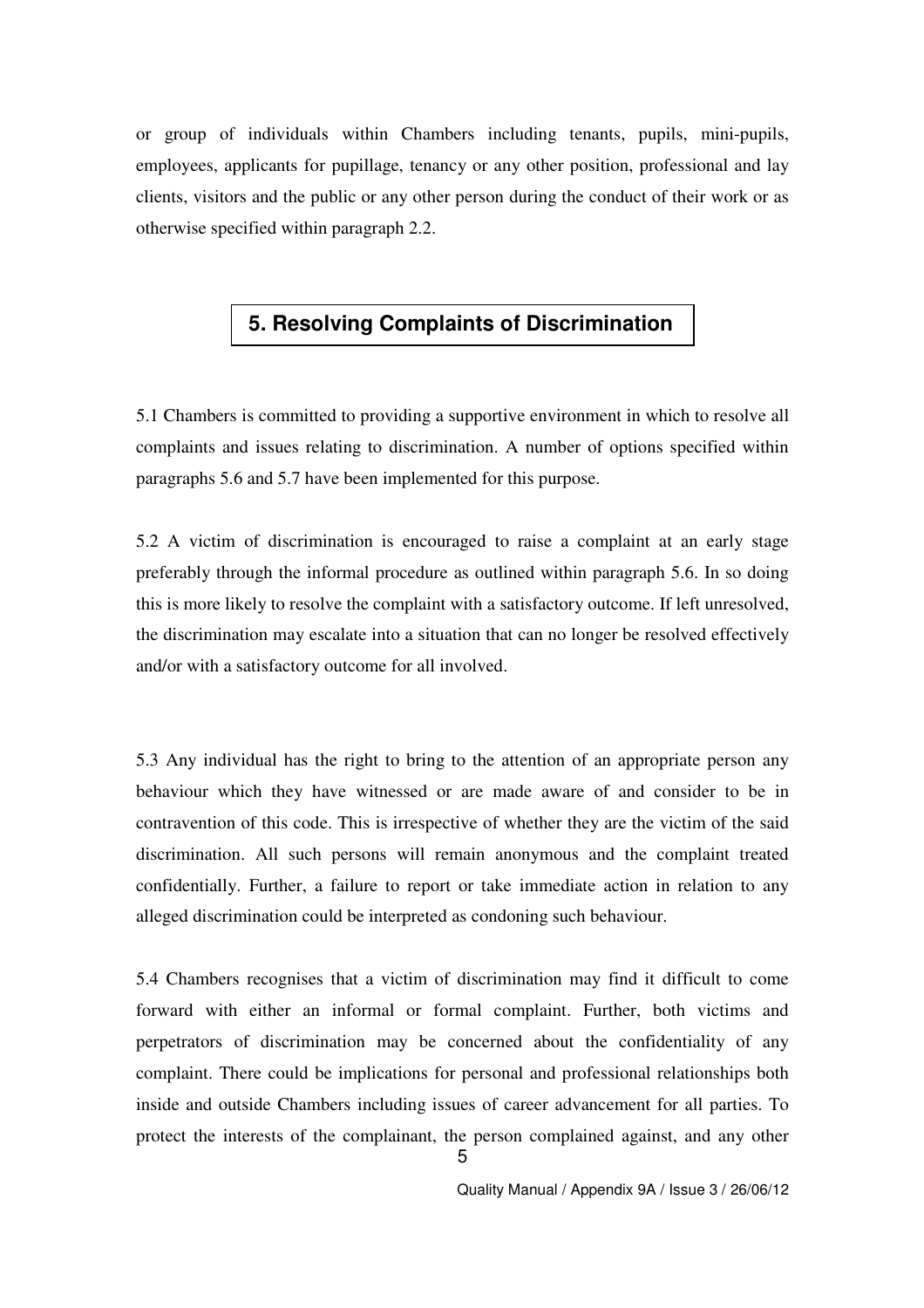individual(s) who may report or be witness to any incidents of discrimination, confidentiality will be maintained throughout any investigatory process to the extent that this is reasonably practicable and appropriate under the circumstances. This is, however, subject to Chamber's overriding duty to ensure that the discrimination does not re-occur. All records of complaints, including notes to meetings, interviews, results of investigations and other relevant material will be kept confidential by Chambers except where disclosure is required for disciplinary or other remedial processes and again subject to Chamber's overriding duty to ensure that the discrimination does not re-occur.

5.5 Chambers is committed to ensuring that there will be no form of reprisal for;

- (i) any person who may report, be witness to, or involved in any formal or informal investigation relating to any incidents of discrimination in good faith, or,
- (ii) any person that is the subject of either a formal or informal investigation of discrimination where an allegation of discrimination is not upheld.

Chambers aims to ensure that no adverse implications will result from raising a complaint, particularly in relation to career advancement. Any victimisation of those identified within paragraphs 5.5(i) and (ii) will be viewed as a disciplinary matter.

5.6 **Informal Resolution**: a number of avenues may be taken in order to resolve a complaint informally;

- (i) When an incident of discrimination occurs, the victim should communicate their disapproval and objections immediately, or as soon as possible thereafter to the perpetrator and request that the behaviour ceases.
- (ii) Alternatively, the victim may prefer to communicate their disapproval and objections immediately or as soon as possible thereafter to a member of the Management Committee or a designated advisor (and/or pupil supervisor if applicable) [see paragraph 5.8 & appendix 1]. This individual will;

6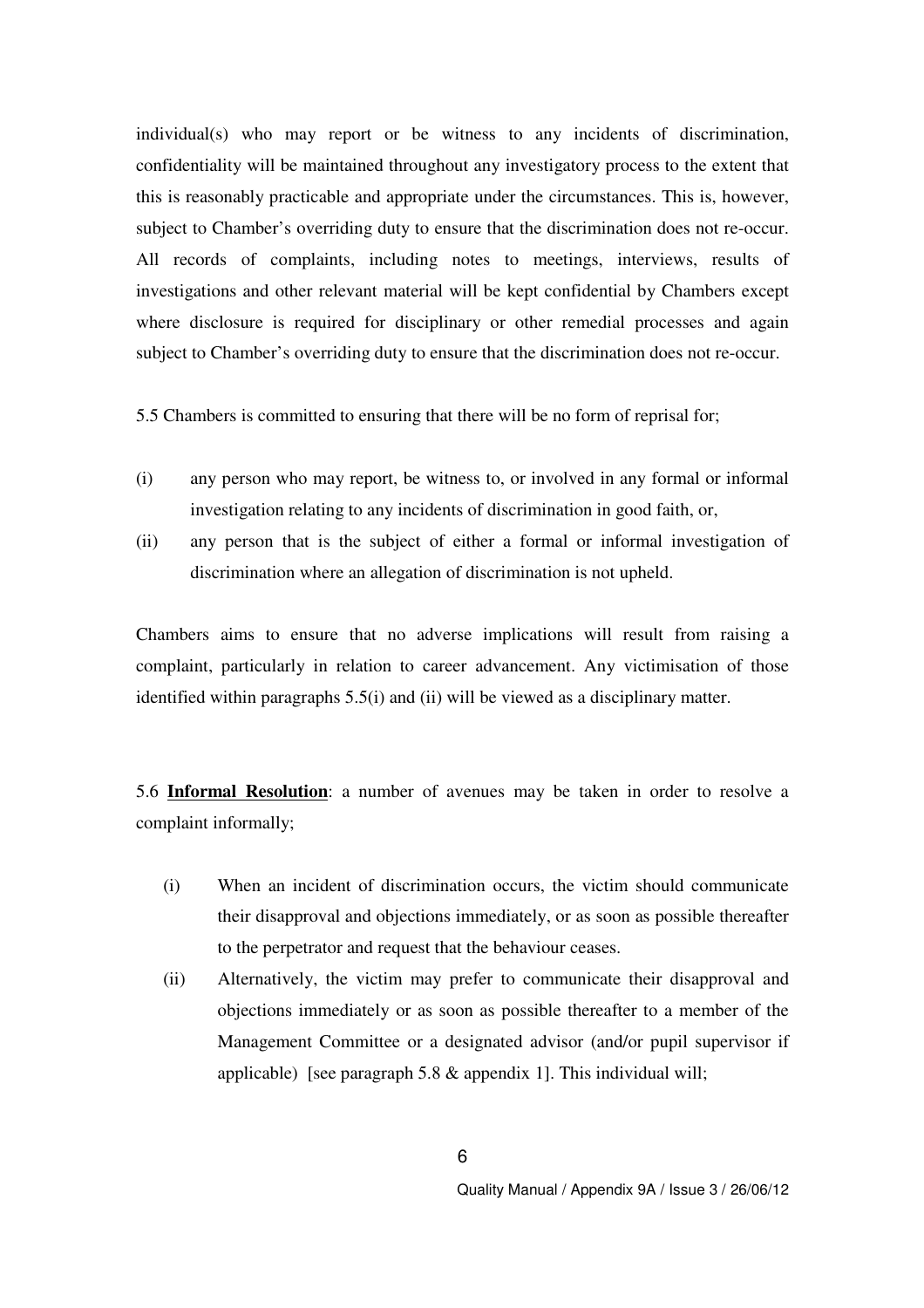- provide the victim with advice and support;
- will undertake any informal investigation necessary to resolve the matter speedily and in confidence, including approaching the perpetrator privately and requesting, on behalf of the victim, that the discrimination ceases;
- ensure that any informal investigation is undertaken and completed within 14 days of receipt of the complaint, or as soon as is reasonably practicable. There must be a good reason for any delay.

#### 5.7 **Formal Complaints Resolution**:

- (i) In the event that the victim does not wish to pursue the informal resolution option or has exhausted such avenues, they may make a formal complaint to a member of the Management Committee or a designated advisor (and/or pupil supervisor if applicable) [see paragraph 5.8 & appendix 1].
- (ii) A formal complaint should be made in writing setting out the allegations, immediately or as soon as possible thereafter, subject to utilising the informal complaints procedure. A formal investigation will be undertaken and completed within 14 days of receipt of the complaint, or as soon as is reasonably practicable. Again, there must be a good reason for any delay.
- (iii) Where possible, the formal investigation will be conducted by a panel of at least two members of Chambers who have no conflict of interest in relation to the complaint. All parties to the complaint have the right to make representations and/or be independently represented and/or be accompanied by a colleague or friend at any hearing.
- (iv) If a formal complaint is not resolved internally within Chambers or one or both parties are unhappy with the outcome, a further avenue of appeal to an external independent individual may be considered. This individual should have expertise in equal opportunities and have no direct relationship to any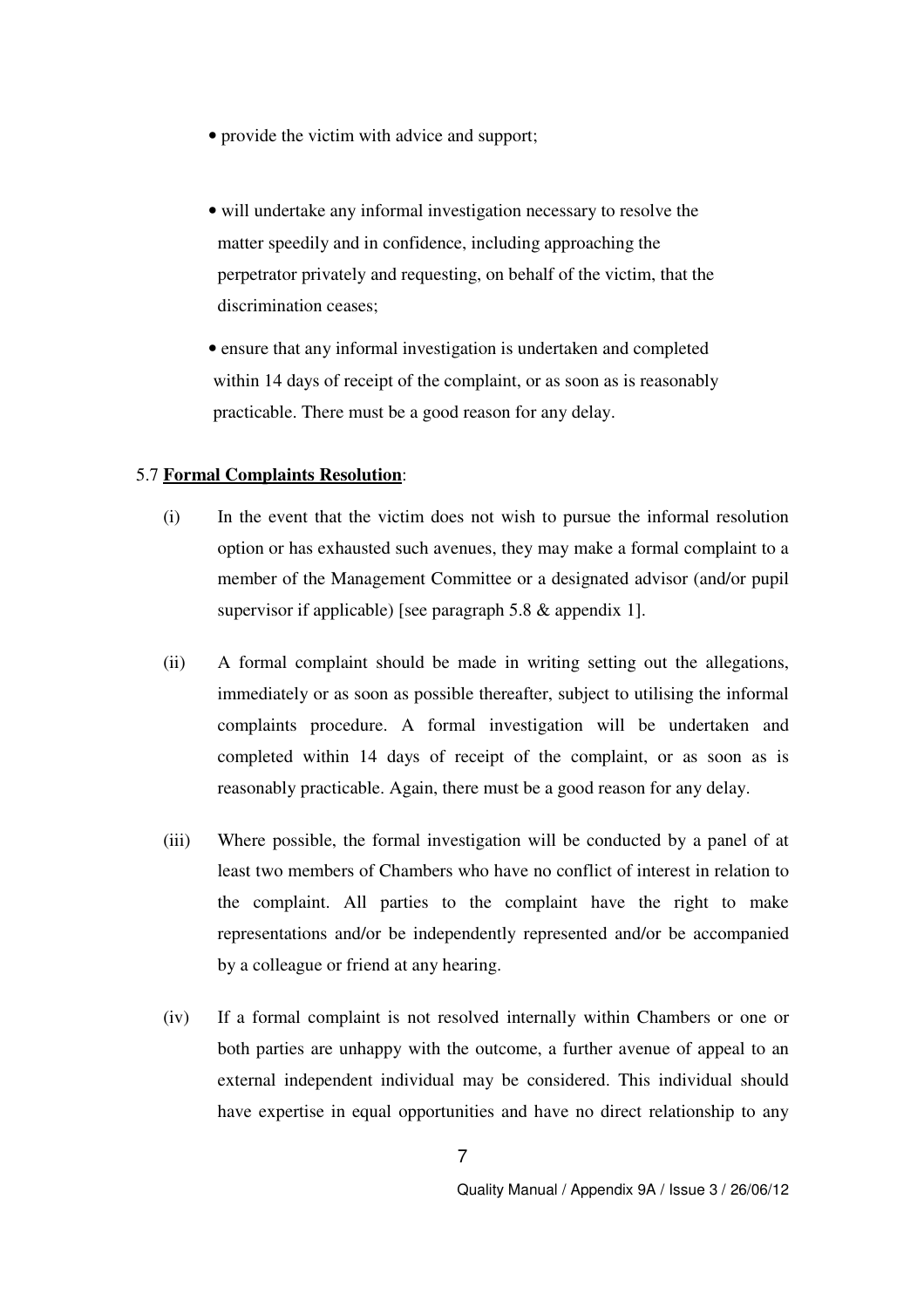person within Chambers either professionally or personally. Further avenues of redress may be sought through independent organisations [see appendix 2].

- (v) If actual or potential discrimination is found, appropriate remedial action will be taken. This may include any of the following;
- •further opportunity to be considered for an interview for mini-pupillage, pupillage, tenancy, employment or other career opportunity
- •re-evaluation of a decision in relation to mini-pupillage, pupillage, tenancy, employment, or other career opportunity, including training or allocation of a brief
- •training, support and/or counselling
- •disciplinary steps against the perpetrator including:

-a formal apology

-counselling

-written warning

-change of work assignment

-report to relevant Inn recommending removal of pupil supervisor status

-suspension or discharge from Chambers

-referral to the Bar Standards Board [see appendix 2]. This may result in further sanctions imposed by the CC.

- (vi) In addition to any of the aforesaid sanctions that may be imposed, those guilty of discrimination may be liable for damages in the event of a civil lawsuit in the County Court or Employment Tribunal.
- (vii) The standard of proof to be applied in a formal investigation is "beyond all reasonable doubt". This is the standard applied by the Bar Standards Board in relation to complaints alleging professional misconduct by a barrister. Victims of discrimination may feel that this standard is too stringent. However,

8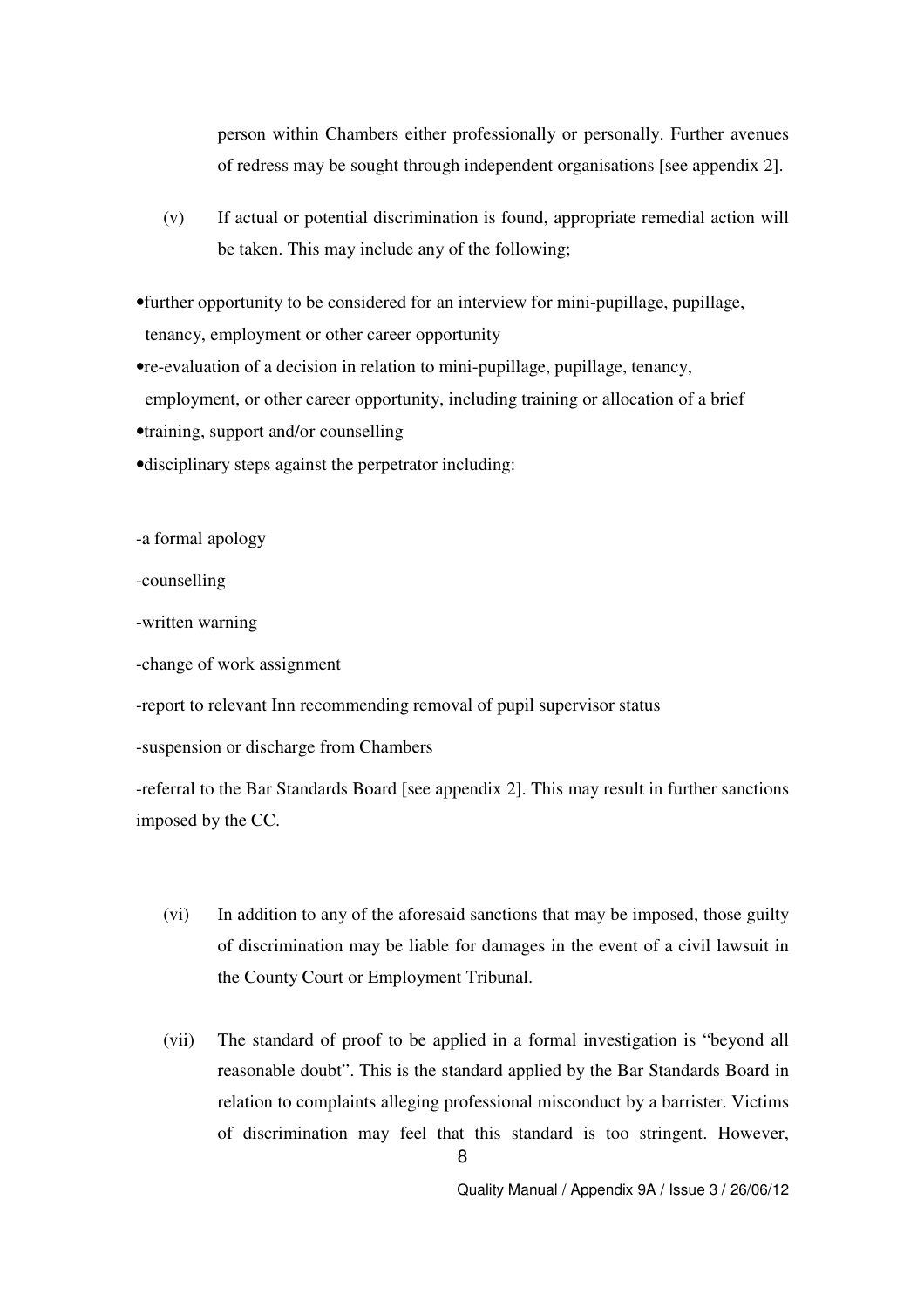protection must not only be afforded to those experiencing discriminatory behaviour but also to those who may be wrongly accused of discriminating. If a formal allegation of discrimination is upheld against an individual or group of individuals the implications could be adverse to both their professional and personal lives. In many cases it is likely that the process of formally investigating allegations of discrimination will result in the discriminatory behaviour ceasing.

5.8 **Designated advisors**: a male and female advisor will be annually nominated and elected in accordance with the procedure adopted for elections to the Management Committee as set out in Chamber's constitution. This term of office will run for a period of 12 months. (Any nominated individual may simultaneously act as the "harassment designated advisor").

#### **6. Access to and Implementation of the Code**

6.1 A copy of this code will be provided to all members and employees of Chambers, including pupils. Upon receipt, the code should be carefully read, and an opportunity will be given to clarify any areas of ambiguity or concern at any departmental and staff meetings.

6.2 The availability of this code will be communicated to mini-pupils and all applicants for pupillage, tenancy and any other position.

6.3 A copy of the code will be available on request by all those specified within paragraph 6.2 as well as professional and lay clients, visitors and any other member of the public. In the event that the code is ambiguous or requires clarification, any of the aforesaid individuals/groups may approach one of the designated advisors, either in writing or personally.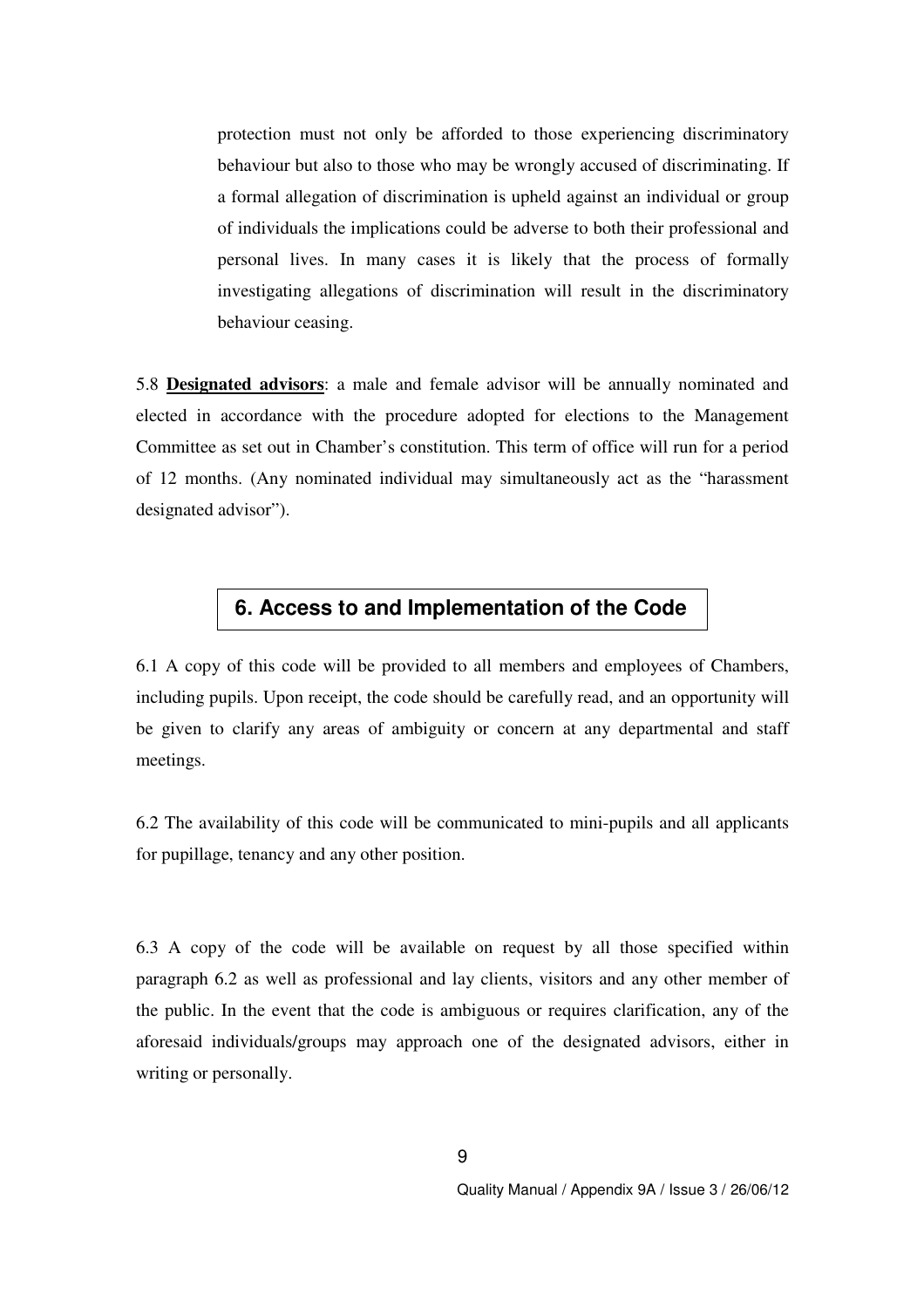6.4 The code, where reasonably practicable, will be positively promoted on Chambers web-site and/or in Chamber's brochures.

6.4 The code, and appendices are to be updated annually by Chambers pupil under the direction and supervision of their pupil supervisor, subject to final approval by the Management Committee. This should not only ensure the currency and accuracy of the law, but take into account the relevancy and practicality of (i) the scope of the code, (ii) the definition  $\&$  prohibition against discrimination, (iii) the informal  $\&$  formal complaints procedure, and (iv) access to & implementation of the code.

#### **Appendix 1**

*\*to be updated annually by Chambers' pupil to ensure that all information contained within this appendix is accurate and of practical use.* 

> **Management Committee & Designated Advisors**

Roger Farley QC (Head of Chambers) (called 1974)

Timothy Willitts (Treasurer) (called 1989)

Richard Hartley (Senior Representative) (called 1985)

Martin Callery (Middle Representative) (called 1997)

Rebecca Gregg (Junior Representative) (called 2003)

10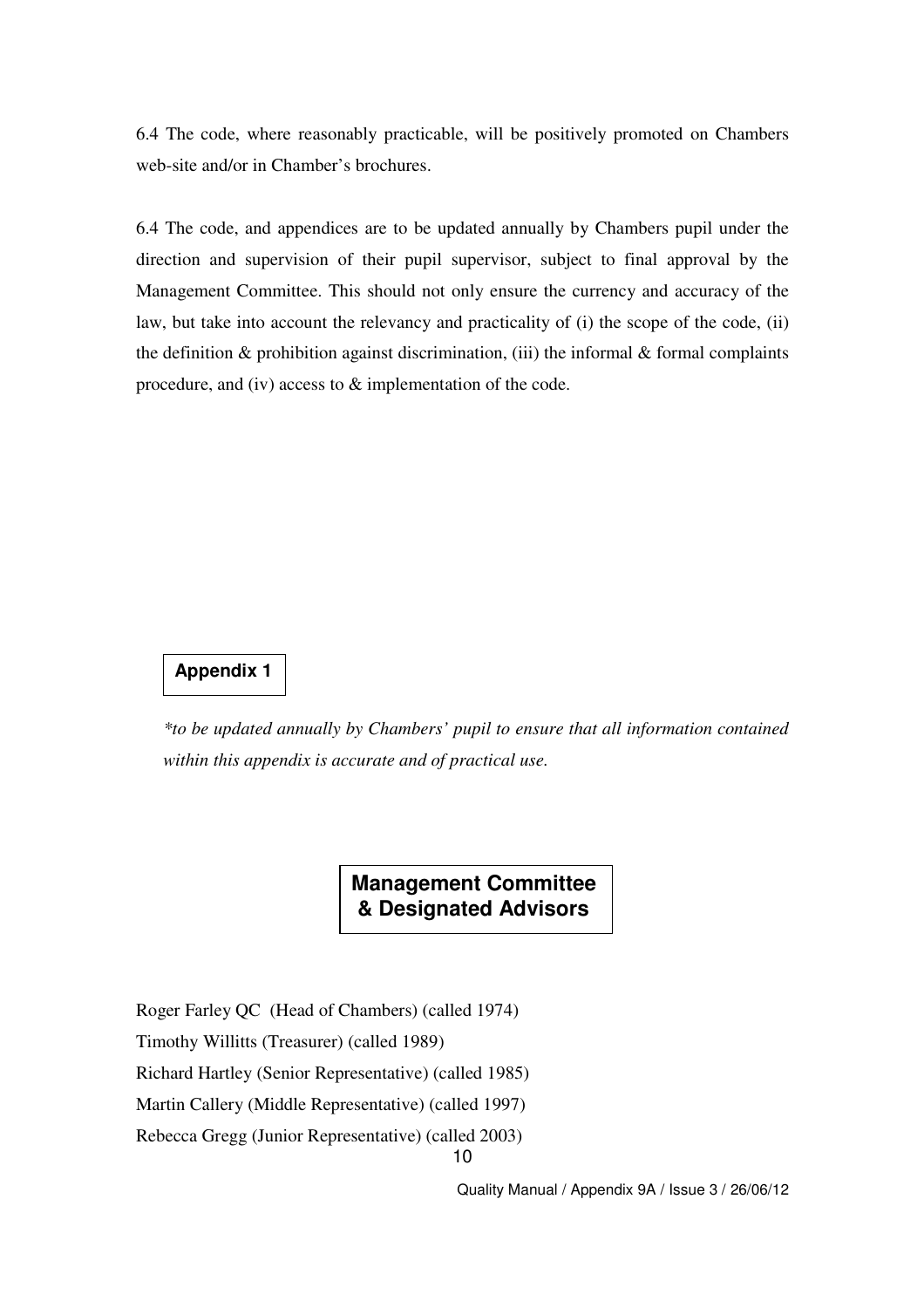Sam Keeling Roberts (Secretary) (Called 2005)

Female designated advisor: Samantha Openshaw (Called 2005) Male designated advisor: Nicholas Flannagan (Called 2004)

### **Appendix 2**

*\*to be updated annually by Chambers' pupil to ensure that all information contained within this appendix is accurate and of practical use.* 

## **Independent Avenues of Redress**

In addition to Chambers internal procedures there are a number of other avenues of redress. These include;

• raising a complaint with the relevant Inns Students' Officer about a sponsor or pupil supervisor. The Inns' complaint process will determine the outcome of such complaints.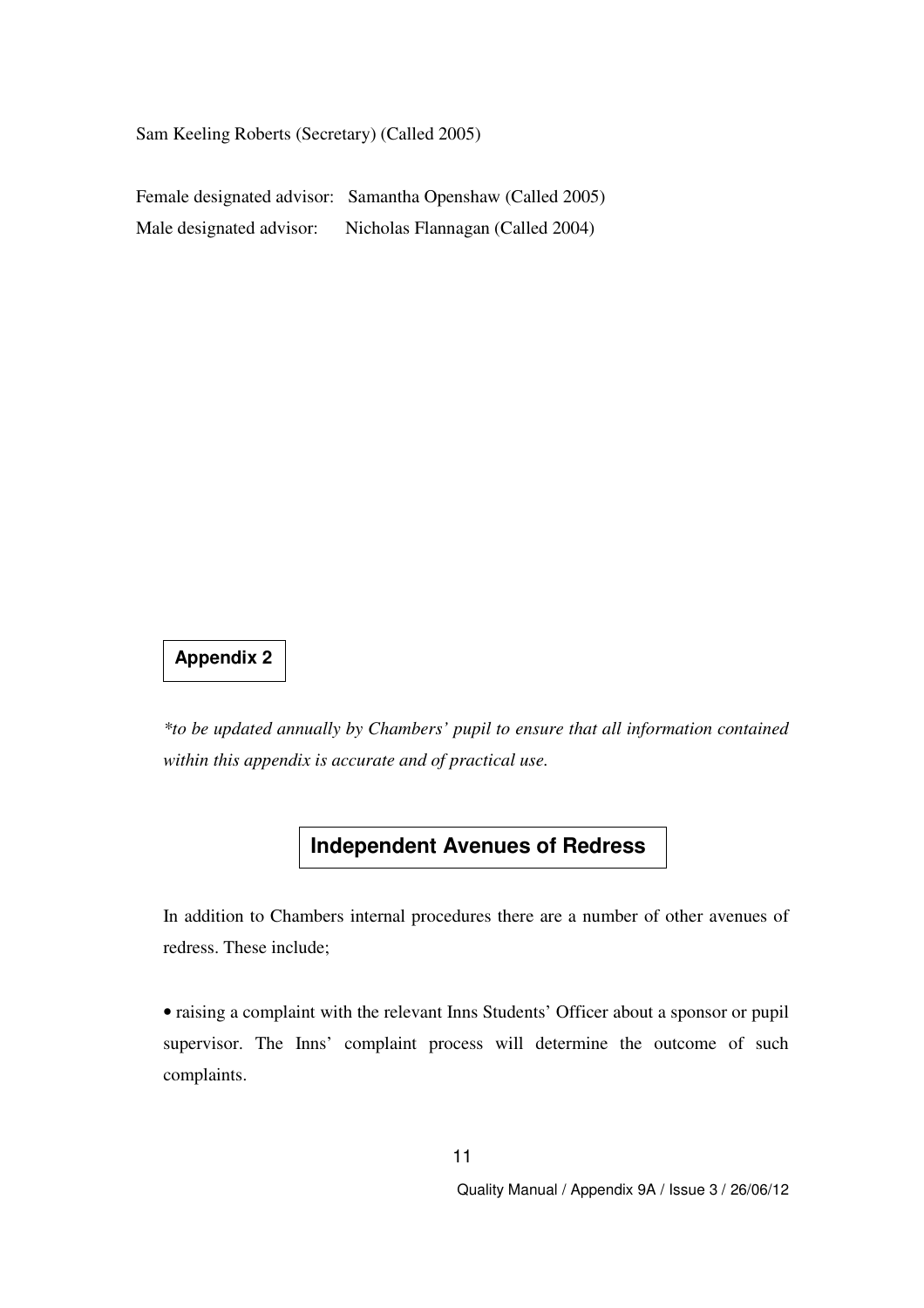| Lincoln's Inn             | Gray's Inn                  |
|---------------------------|-----------------------------|
| <b>Student Department</b> | <b>Education Department</b> |
| <b>Treasury Office</b>    | 8 South Square              |
| Lincoln's Inn             | Gray's Inn                  |
| <b>LONDON</b>             | <b>LONDON</b>               |
| WC2A 3TL                  | WC1R 5ET                    |
| Tel: 0207 405 1393        | Tel: 0207 458 7800          |
|                           |                             |
|                           |                             |

# **Inner Temple Middle Temple** Education & Training Department Student's Department Treasurer's Office Treasury Office Inner Temple Middle Temple Lane LONDON LONDON EC4Y 7DB EC4Y 9AT Tel: 0207 797 8250 Tel: 0207 427 4800

• a complaint directly to the Bar Standards Board where the alleged discriminator is a barrister:

289/293 High Holborn LONDON WC1V 7HZ Telephone:0207 611 1444 Fax: 0207 851 9217 Website: www.barstandards board.org.uk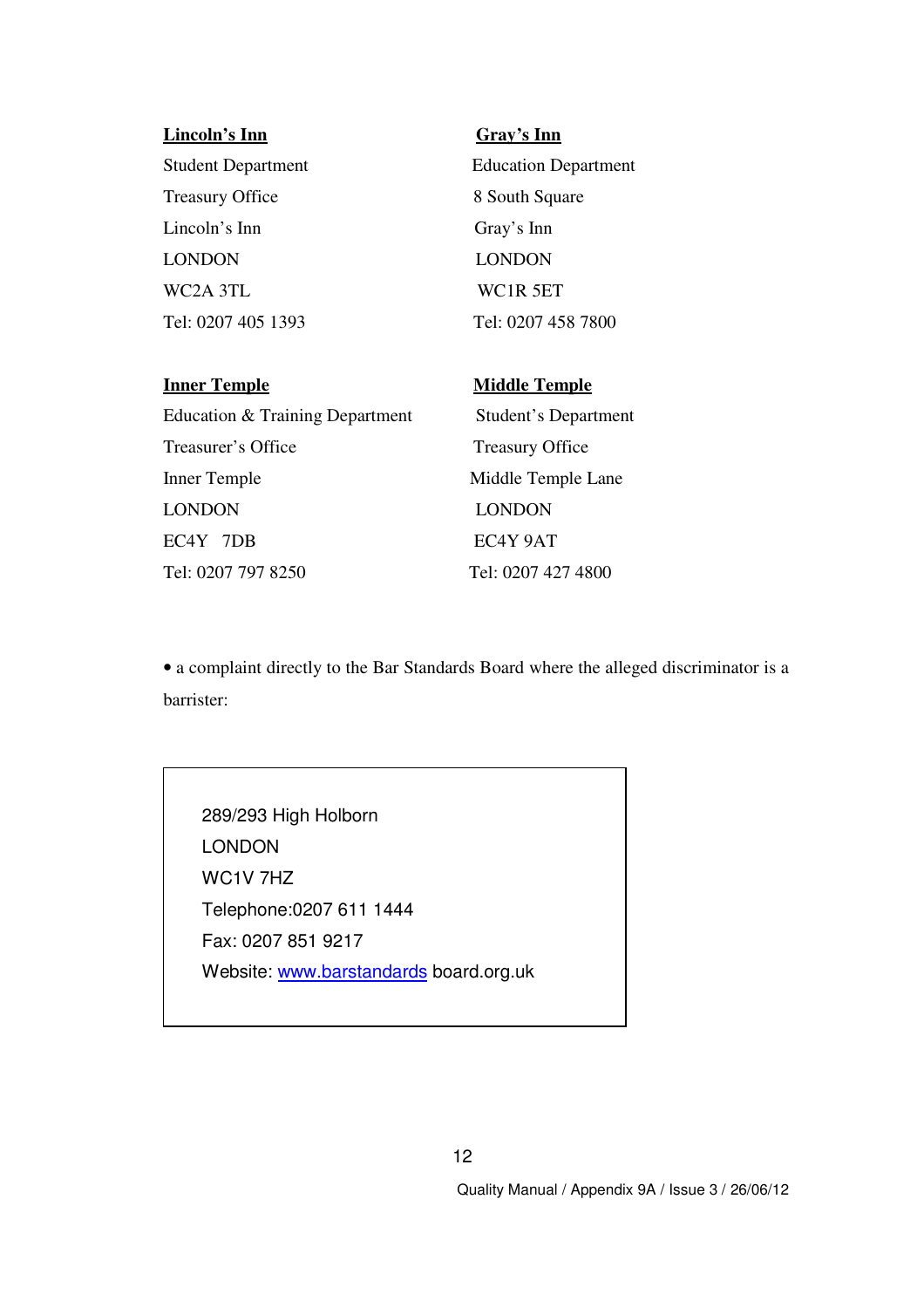• seek the confidential advice from the Bar Councils' Equality and Diversity Advisors. They can be approached in confidence by ant recipient of harassment or by any member of chambers responding to a complaint of harassment.

Pamela Bhalla and Angela Campbell Bar Councils' Equality and Diversity Advisors 289/293 High Holborn London WC1V 7HZ Telephone: 0207 611 1310 Fax: 0207 831 9217 DX: 240 LDE

### **Further sources of help :Taken from Annexe A to the Code for Equality and Diversity**

### **Important Websites and contact Addresses**

Commission for Racial Equality - www.cre.gov.uk

Equal Opportunities Commission - www.eoc.org.uk

Disability Rights Commission - http://www.drc-gb.org

Judicial Studies Board - www.jsboard.co.uk/index.htm

Judicial Studies Board- Equal Treatment Bench Bookhttp://www.jsboard.co.uk/etac

National Association for Mental Health (MIND)- www.mind.org.uk/

Royal National Institute for deaf and hard of hearing people http://www.rnid.org.uk/

Deaf Lawyers UK – www.deaflawyers.org.uk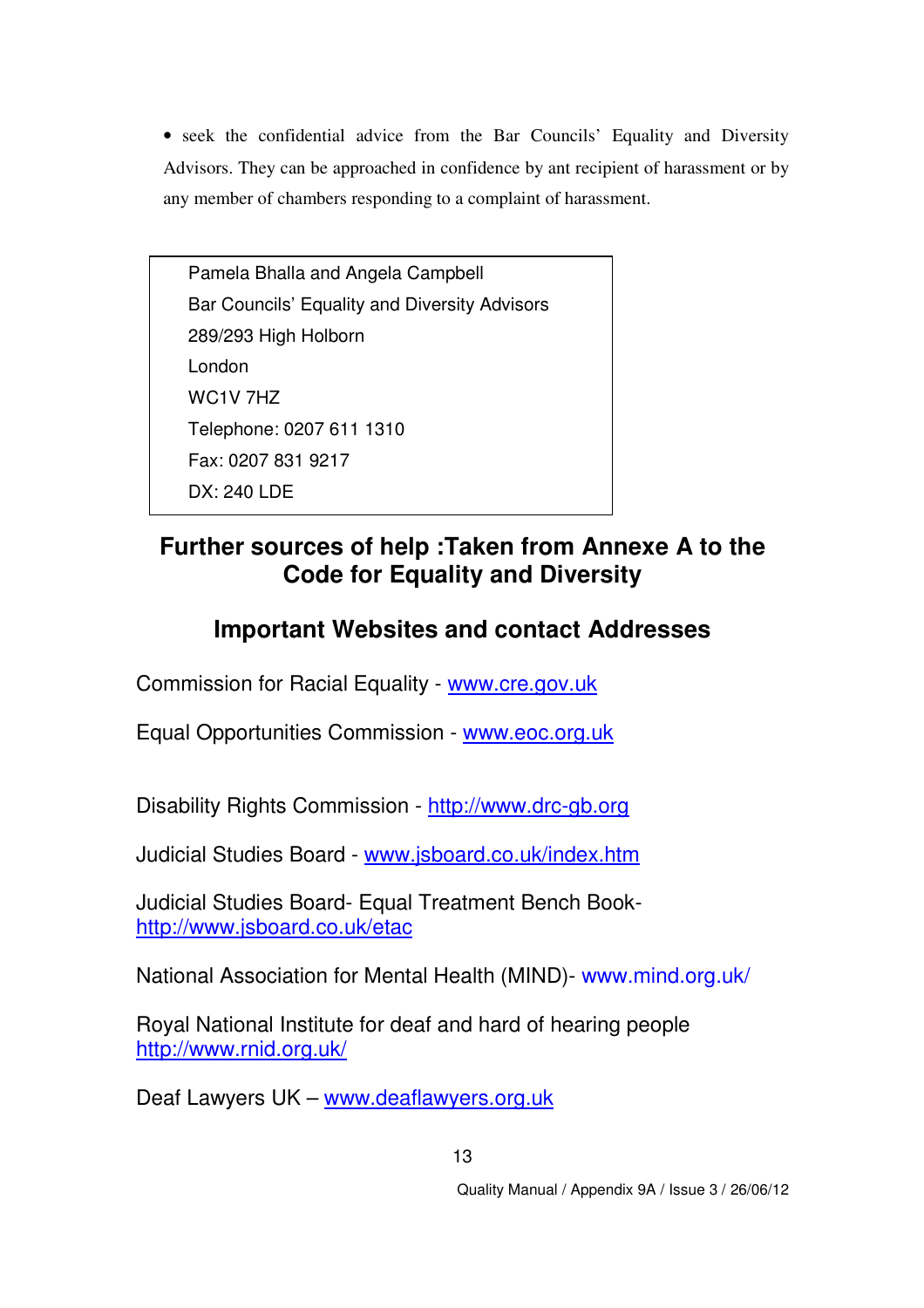Royal National Institute of the Blind -

http://www.rnib.org.uk/xpedio/groups/public/documents/code/Internet Home.hcsp

Employer's Forum on Disability- efd@employers-forum.co.uk

Centre for Accessible Environments- www.cae.org.uk

# **Codes of Practice**

Commission for Racial Equalityhttp://www.cre.gov.uk/gdpract/eop.html

Equal Opportunities Commission- code of practice on equal payhttp://www.eoc.org.uk/cseng/legislation/law\_code\_of\_practice.pdf

Code of Practice on sex discriminationhttp://www.eoc.org.uk/cseng/legislation/law\_code\_of\_practice\_sex discrimination.asp

Disability Rights Commission- all codes of practice- http://www.drcgb.org/thelaw/practice.asp

Advisory and Conciliation and Arbitration Service- all codes of practice- http://www.acas.org.uk/a\_z/codes\_of\_practice.html

# **The Bar Code of Conduct –**

http://www.barcouncil.org.uk/document.asp?documentid=173&langua geid=1&highlight=code%20of%20conduct

### **Relevant Benchmark Data may be Found on the Following Websites:**

Bar Council Education Websitehttp://www.legaleducation.org.uk/Main/

Office of National Statistics for census data by ethnic origin- from the 2001 Census- http://www.statistics.gov.uk/cci/nugget.asp?id=395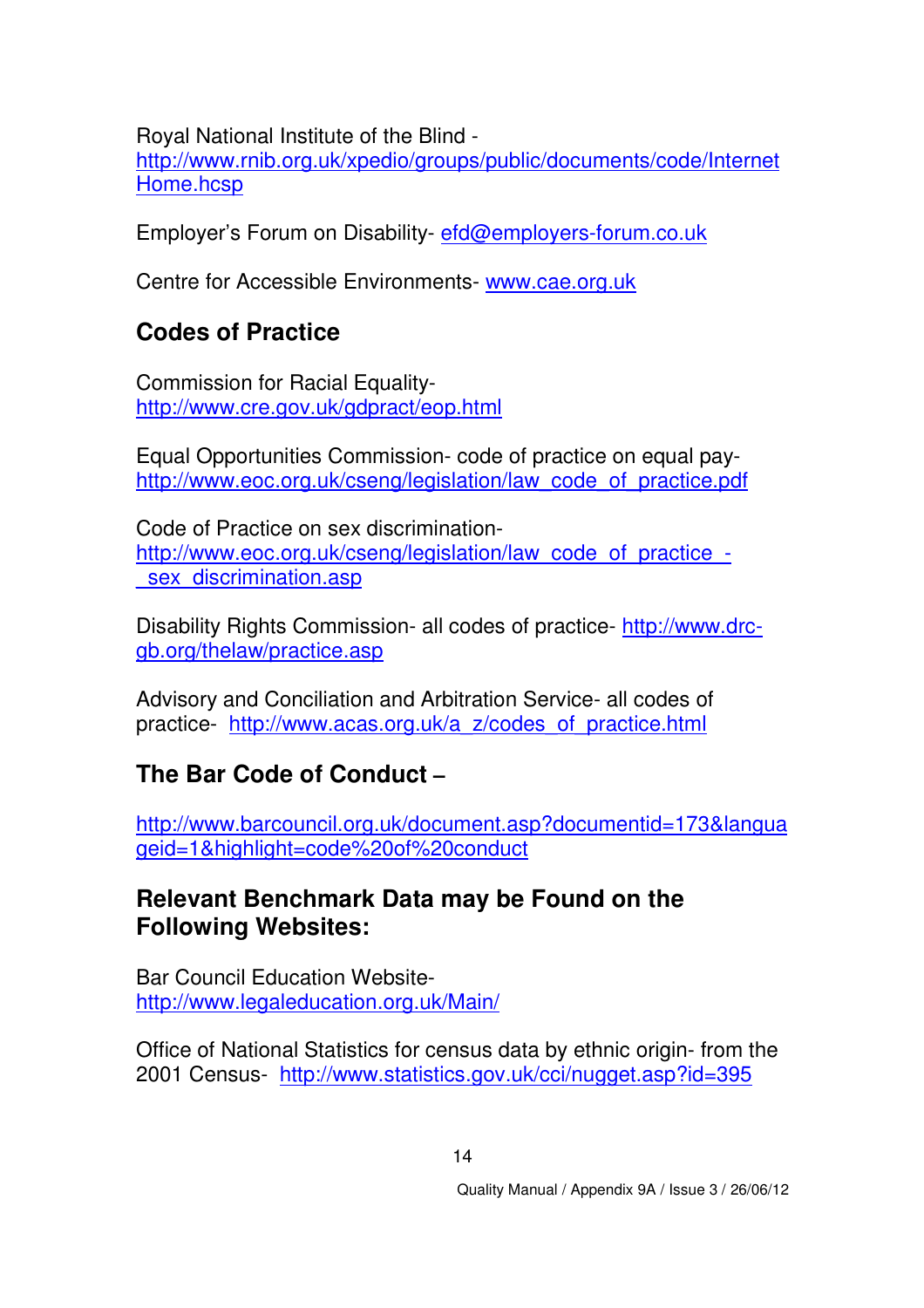The Pupillage Funding And Advertising Requirements 2003, Annex R-

http://www.barcouncil.org.uk/document.asp?languageid=1&document id=1608#ParaLink

Bar Council Information on arbitration and conciliation: http://www.barcouncil.org.uk/document.asp?documentid=109&langua geid=1&highlight=arbitration

DTI- "Resolving Disputes: A New Approach in the Workplace" www.dti.gov.uk/er/resolvingdisputes.htm

Practice Management guidelines-

http://www.barcouncil.org.uk/document.asp?documentid=2330&langu ageid=1&highlight=practice%20management%20guidelines

| <b>ORGANISATION</b>                                       | <b>CONTACT NAME,</b><br><b>ADDRESS, AND</b><br><b>TELEPHONE</b>                                                                 |
|-----------------------------------------------------------|---------------------------------------------------------------------------------------------------------------------------------|
| <b>The Commission for Racial</b><br>Equality, (CRE).      | Mr Trevor Phillips<br>Chair,<br>St. Dunstan's House<br>Borough High Street<br>London<br><b>SE1 1GZ.</b>                         |
|                                                           | Tel- 0207 939 0000<br>(switchboard).<br>Fax-0207 939 0001 (general).                                                            |
| <b>The Equal Opportunities</b><br><b>Commission (EOC)</b> | <b>MS Julie Mellor</b><br>Chair<br><b>Arndale House</b><br><b>Arndale Centre</b><br>Manchester<br>M4 3EQ.<br>Tel- 0161 833 9244 |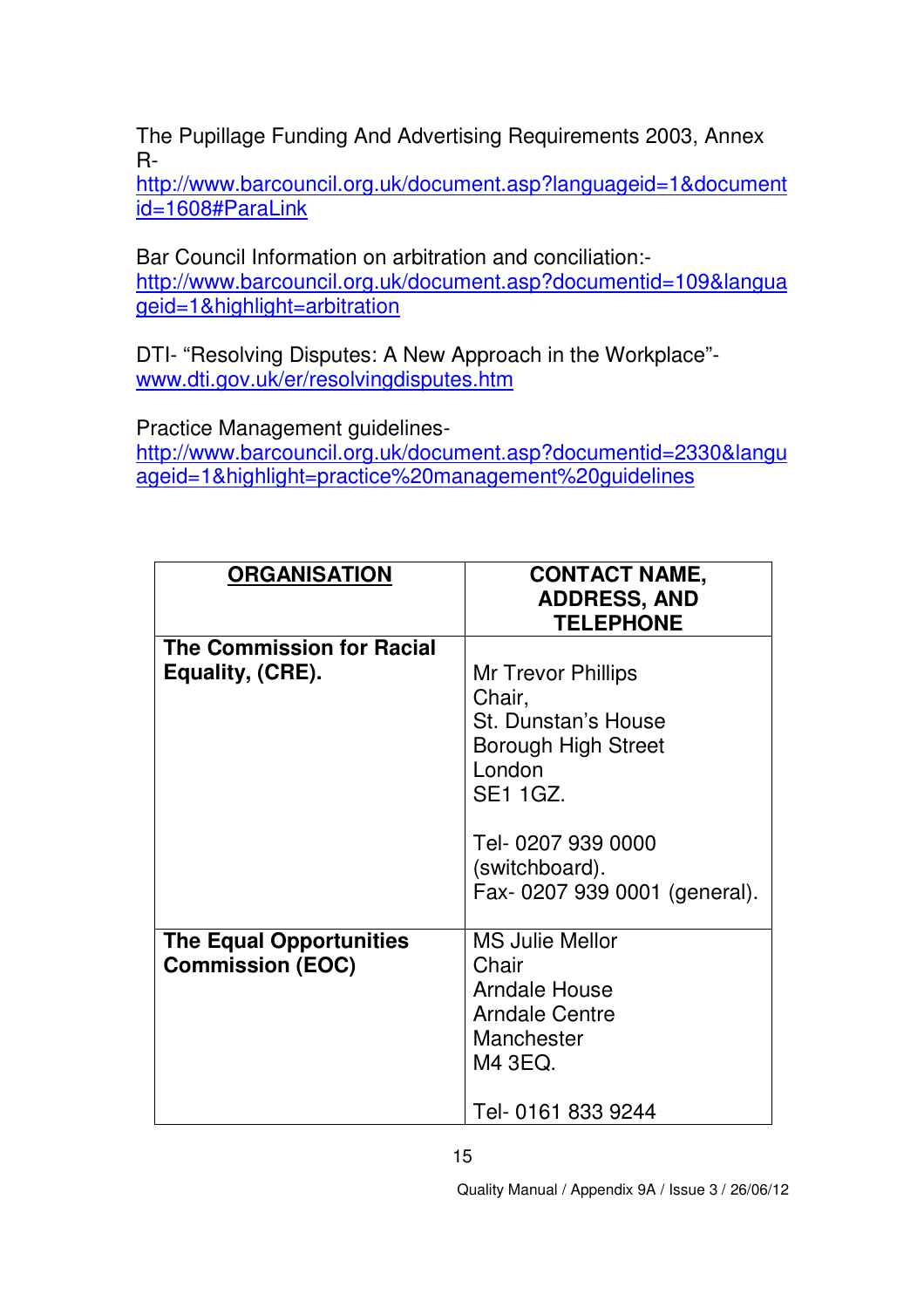|                                                         | (switchboard)                                 |
|---------------------------------------------------------|-----------------------------------------------|
|                                                         | Email- info@eoc.org.uk                        |
|                                                         | (general)                                     |
| <b>The Disability Rights</b><br><b>Commission (DRC)</b> | <b>DRC</b> Helpline                           |
|                                                         | FREEPOST MID02164                             |
|                                                         | Stratford upon Avon                           |
|                                                         | <b>CV37 9BR</b>                               |
|                                                         | Telephone: 08457 622 633                      |
|                                                         | Textphone: 08457 622 644                      |
|                                                         | (You can speak to an operator                 |
|                                                         | at any time between 8am and                   |
|                                                         | 8pm, Monday to Friday)                        |
|                                                         |                                               |
|                                                         |                                               |
| <b>Society of Asian Lawyers</b>                         |                                               |
| (SAL)                                                   | Society of Asian Lawyers<br>c/o Mr Aamir Khan |
|                                                         | <b>Richards Butler</b>                        |
|                                                         | <b>Beaufort House</b>                         |
|                                                         | 15 St Botolph Street,                         |
|                                                         | London EC3A 7EE                               |
|                                                         | Tel- 020 7772 5994                            |
|                                                         | Fax-0207 539 5319                             |
| <b>Association of Women</b>                             |                                               |
| <b>Barristers (AWB)</b>                                 |                                               |
|                                                         | Angela Campbell                               |
|                                                         | c/o Association of Women                      |
|                                                         | <b>Barristers</b>                             |
|                                                         | 289-293 High Holborn<br>London                |
|                                                         | WC1V7HZ                                       |
|                                                         | <b>DX: 240 LDE</b>                            |
|                                                         |                                               |
| <b>Association of Muslim</b>                            |                                               |
| Lawyers (AML)                                           | <b>Student Officer</b>                        |
|                                                         | The Association of Muslim                     |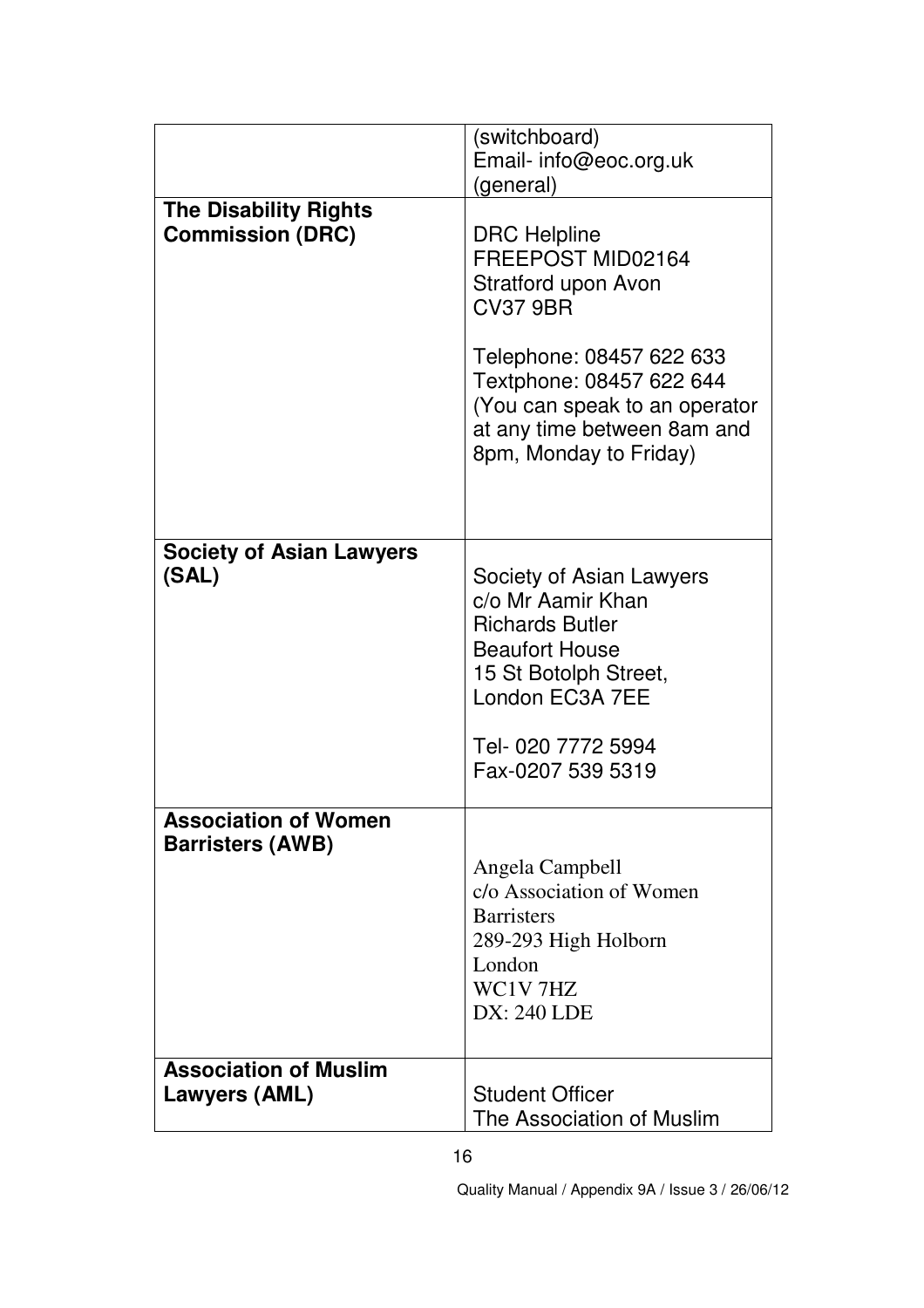|                                             | Lawyers<br><b>PO Box 148</b><br><b>High Wycombe</b> |
|---------------------------------------------|-----------------------------------------------------|
|                                             | Bucks HP13 5WJ                                      |
|                                             | Tel: 01494-526-955                                  |
|                                             | E-mail: aml@aml.org.uk                              |
| <b>Bar Lesbian and Gay Group</b><br>(BLAGG) | Mr Stuart Wright                                    |
|                                             | <b>PO BOX 18459</b>                                 |
|                                             | London,<br>EC1M <sub>3</sub> AU.                    |
| <b>South East Circuit Minorities</b>        |                                                     |
| <b>Committee</b>                            | C/O Karl King<br><b>Hardwicke Building</b>          |
|                                             | New Square,                                         |
|                                             | Lincoln's Inn,<br>London,                           |
|                                             | WC2A 3UP.                                           |
| <b>The Society of Black</b><br>Lawyers      | C/O Peter Herbert                                   |
|                                             | <b>Tooks Court Chambers</b>                         |
|                                             | <b>Chambers of Michael</b><br>Mansfield QC          |
|                                             | 8 Warner Yard                                       |
|                                             | <b>Warner Street</b>                                |
|                                             | London EC1R 5EY<br>DX 68 Chancery Lane              |
|                                             | Telephone 020 7841 6100                             |
|                                             | Facsimile 020 7841 6199                             |
| <b>The Department of Trade</b>              | <b>DTI Publications Orderline</b>                   |
| and Industry (DTI)                          | <b>ADMAIL 528</b>                                   |
|                                             | London                                              |
|                                             | SW1W 8YT.                                           |
|                                             | Tel- 0870 150 2500<br>Fax-0870 150 2333.            |